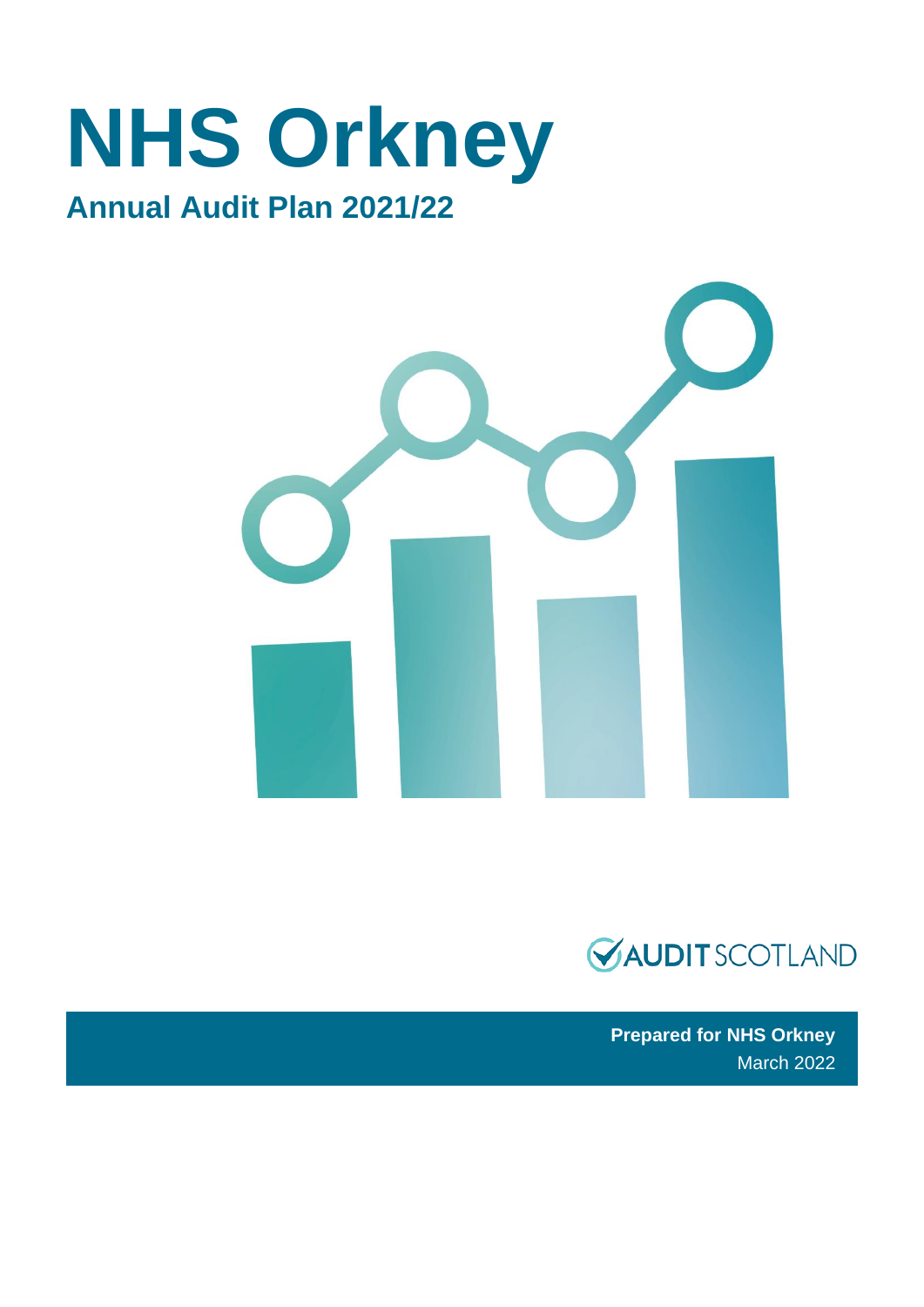# **Contents**

| Introduction                                     |    |
|--------------------------------------------------|----|
| Financial statements audit planning              | b  |
| <b>Audit dimensions and Best Value</b>           |    |
| Reporting arrangements, timetable, and audit fee | 12 |
| <b>Other matters</b>                             |    |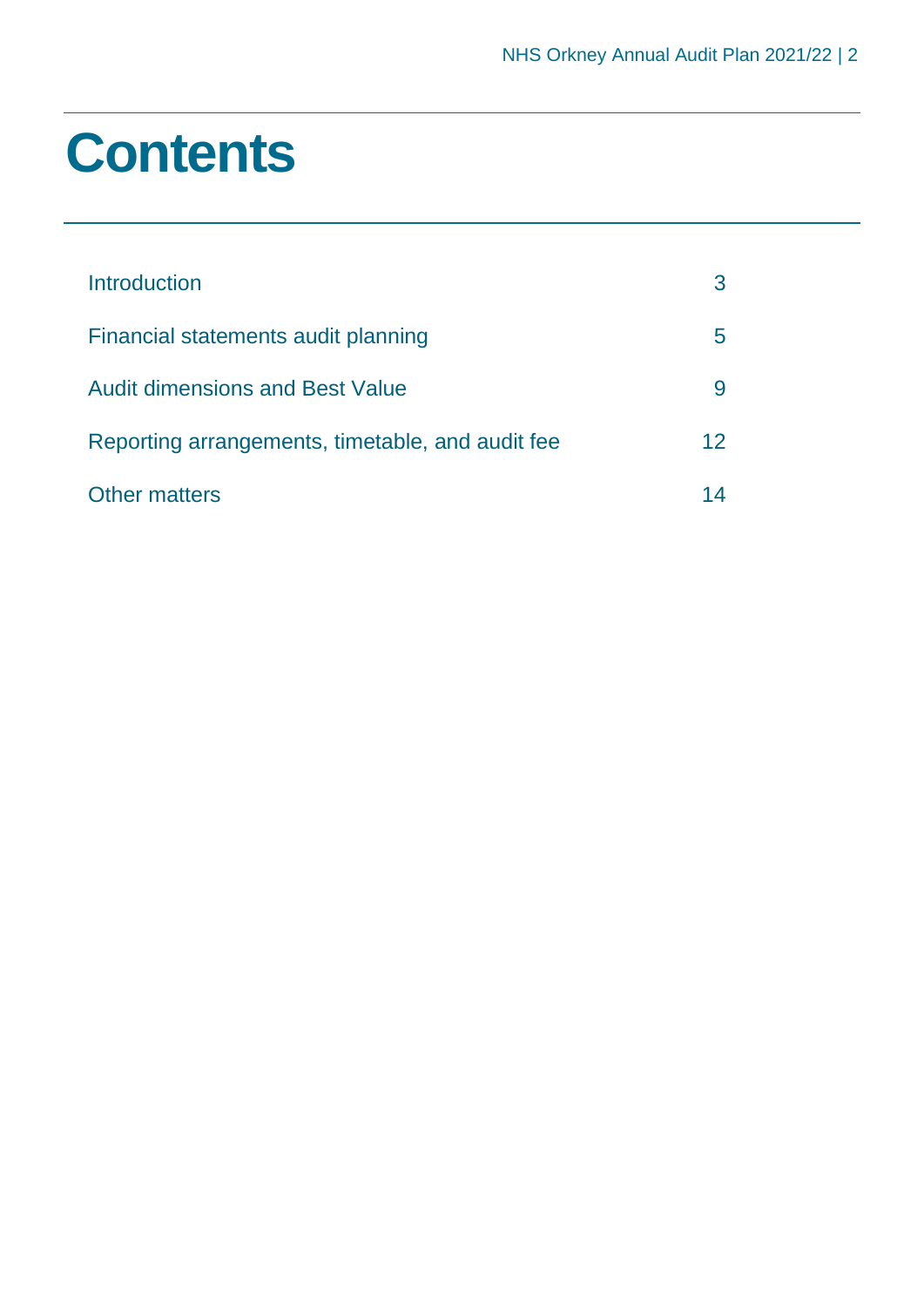# <span id="page-2-0"></span>**Introduction**

# **Summary of planned audit work**

**1.** This document summarises the work plan for our 2021/22 external audit of NHS Orkney. The main elements of our work include:

- evaluation of the key controls within the main accounting systems
- an audit of the annual report and accounts and provision of an Independent Auditor's Report
- an audit opinion on regularity and other statutory information published within the annual report and accounts including the Performance Report, the Governance Statement and the Remuneration and Staff Report.
- consideration of arrangements in relation to the audit dimensions: financial management, financial sustainability, governance and transparency and value for money that frame the wider scope of public sector audit
- consideration of Best Value arrangements
- review NHS Orkney's participation in the National Fraud Initiative.

# **Impact of Covid-19**

**2.** The coronavirus disease (Covid-19) pandemic has had a significant impact on public services and public finances, and the effects will be felt well into the future.

**3.** The Auditor General for Scotland, the Accounts Commission and Audit Scotland continue to assess the risks to public services and finances from Covid-19 across the full range of our audit work, including annual audits and the programme of performance audits. The well-being of audit teams and the delivery of high-quality audits remain paramount. Changes in our approach may be necessary and where this impacts on annual audits, revisions to this Annual Audit Plan may be required.

# **Adding value**

**4.** We aim to add value to NHS Orkney through our external audit work by being constructive and forward looking, by identifying areas for improvement and by recommending and encouraging good practice. In so doing, we will help NHS Orkney promote improved standards of governance, better management and decision making and more effective use of resources. Additionally, we attend meetings of the Audit and Risk Committee and actively participate in discussions.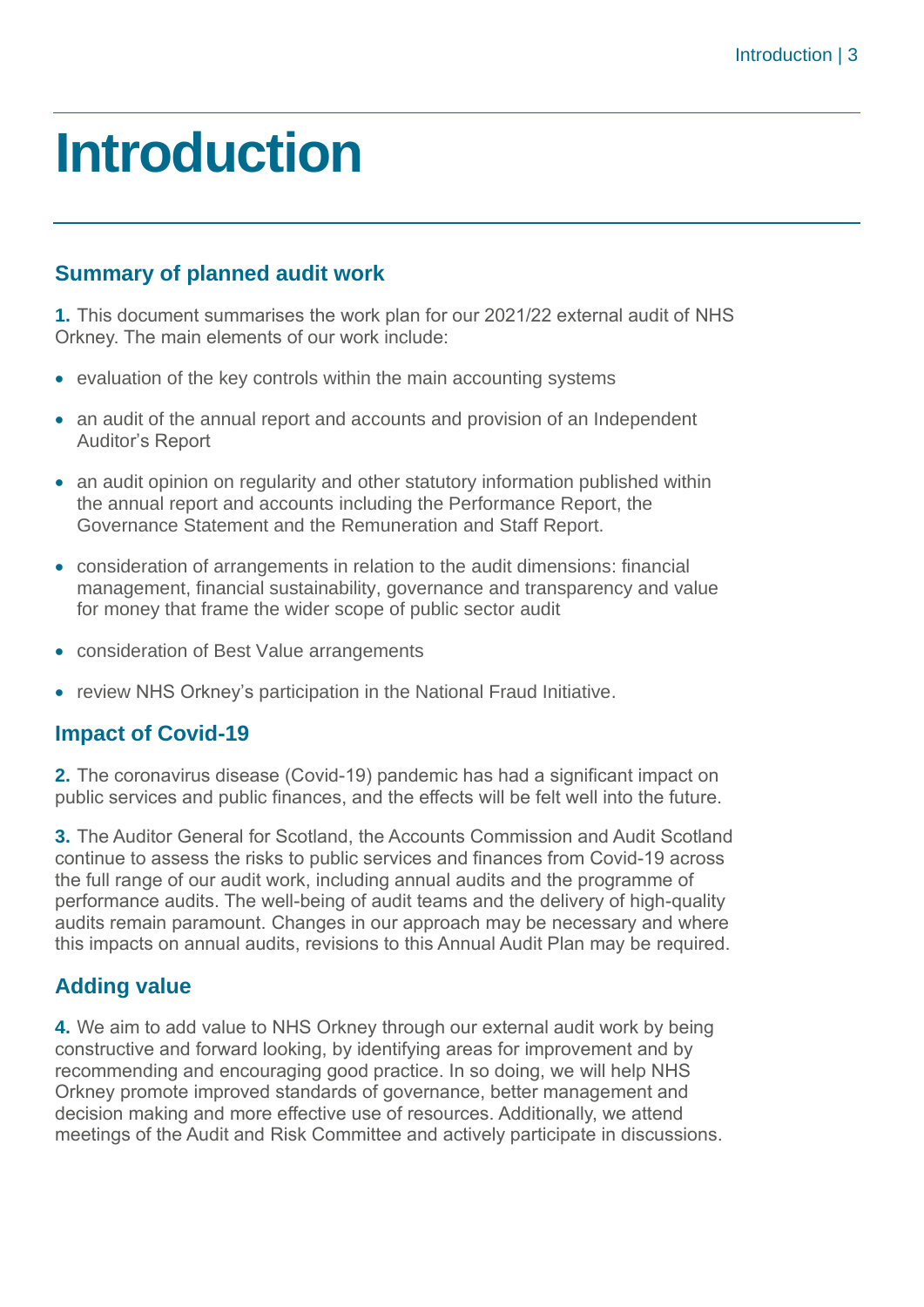### **Respective responsibilities of the auditor and NHS Orkney**

**5.** The [Code of Audit Practice \(2016\)](https://www.audit-scotland.gov.uk/uploads/docs/report/2016/code_audit_practice_16_0.pdf) sets out in detail the respective responsibilities of the auditor and NHS Orkney. Key responsibilities are summarised below.

#### **Auditor responsibilities**

**6.** Our responsibilities as independent auditors are established by the Public Finance and Accountability (Scotland) Act 2000 and the [Code of Audit Practice](https://www.audit-scotland.gov.uk/uploads/docs/report/2016/code_audit_practice_16_0.pdf) (including [supplementary guidance\)](https://www.audit-scotland.gov.uk/uploads/docs/um/code_audit_guidance_16_supp.pdf) and guided by the Financial Reporting Council's Ethical Standard.

**7.** Auditors in the public sector give an independent opinion on the financial statements and other information within the annual report and accounts. We also review and report on the arrangements within the audited body to manage its performance, regularity and use of resources. In doing this, we aim to support improvement and accountability.

#### **NHS Orkney's responsibilities**

**8.** NHS Orkney is responsible for maintaining accounting records and preparing financial statements that give a true and fair view.

**9.** Also, NHS Orkney has the primary responsibility for ensuring the proper financial stewardship of public funds, compliance with relevant legislation and establishing effective arrangements for governance, propriety and regularity that enable them to deliver their objectives.

### **Managing the transition to 2022/23 audits**

**10.** Audit appointments are usually for five years but were extended to six years due to Covid-19. 2021/22 is the final year of the current appointment and we will work closely with our successors to ensure a well-managed transition.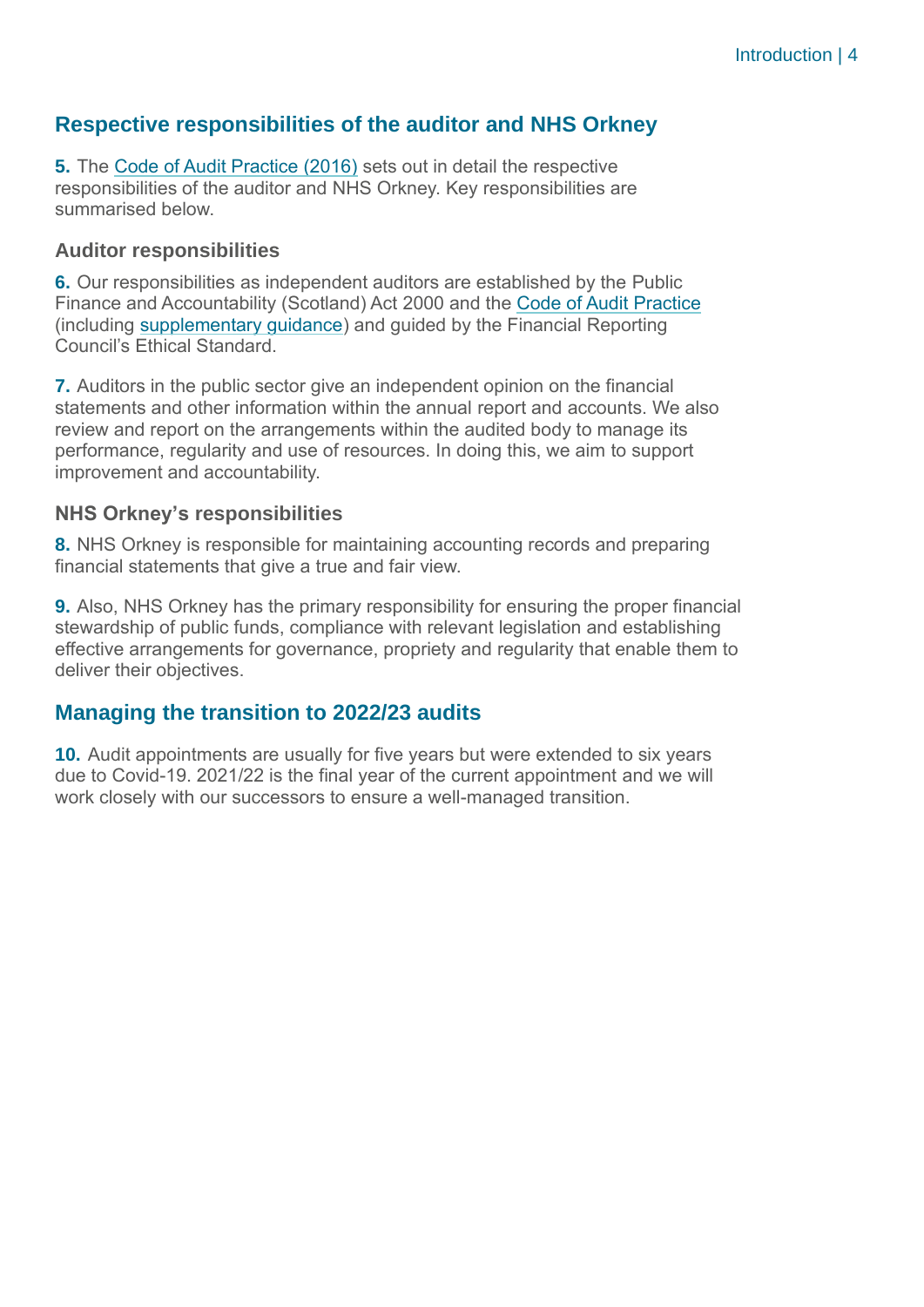# <span id="page-4-0"></span>**Financial statements audit planning**

# **Materiality**

**11.** Materiality is an expression of the relative significance of a matter in the context of the financial statements as a whole. We are required to plan our audit to determine with reasonable confidence whether the financial statements are free from material misstatement. The assessment of what is material is a matter of professional judgement over both the amount and the nature of the misstatement.

#### **Materiality levels for the 2021/22 audit**

**12.** We assess materiality at different levels as described in [Exhibit 1.](#page-4-1) The materiality values for NHS Orkney and its group are set out in [Exhibit 1.](#page-4-1)

#### <span id="page-4-1"></span>**Exhibit 1 2021/22 Materiality levels for NHS Orkney**

| <b>Materiality</b>                                                                                                                                                                                                                                                                                                                                                         | <b>Amount</b>    |
|----------------------------------------------------------------------------------------------------------------------------------------------------------------------------------------------------------------------------------------------------------------------------------------------------------------------------------------------------------------------------|------------------|
| <b>Planning materiality</b> – This is the figure we calculate to assess the overall impact<br>of audit adjustments on the financial statements. It has been set at 1.5% of gross<br>expenditure for the year ended 31 March 2022 based on the latest audited financial<br>statements for 2020/21.                                                                          | £1.25<br>million |
| <b>Performance materiality</b> – This acts as a trigger point. If the aggregate of errors<br>identified during the financial statements audit exceeds performance materiality, this<br>would indicate that further audit procedures should be considered. Using our<br>professional judgement, we have assessed performance materiality at 75% of<br>planning materiality. | £0.95<br>million |
| <b>Reporting threshold (i.e. clearly trivial)</b> – We are required to report to those<br>charged with governance on all unadjusted misstatements more than the 'reporting<br>threshold' amount.                                                                                                                                                                           | £40<br>thousand  |

Source: Audit Scotland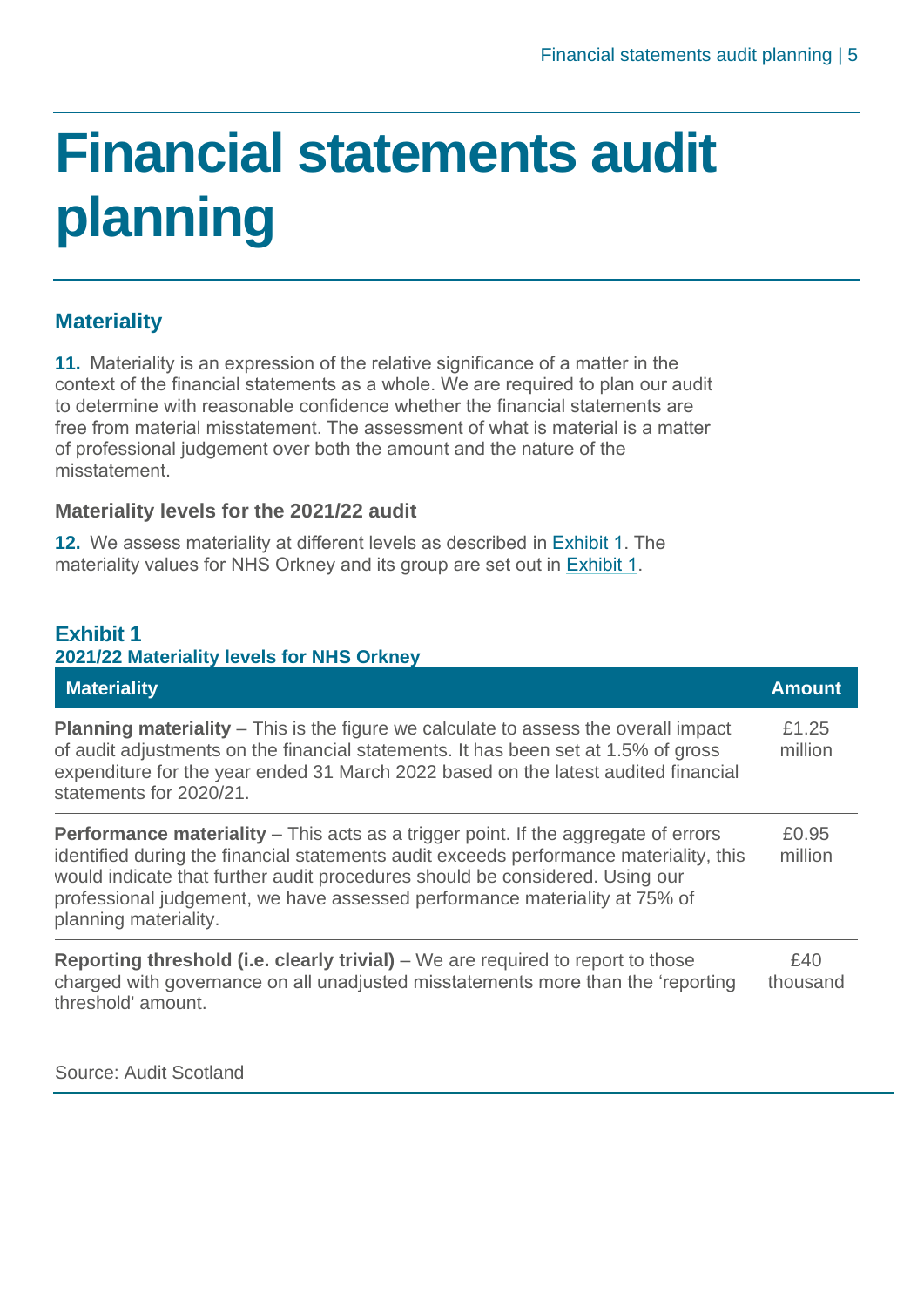### **Significant risks of material misstatement to the financial statements**

**13.** Our risk assessment draws on our cumulative knowledge of NHS Orkney, its major transaction streams, key systems of internal control and risk management processes. Also, it is informed by our discussions with management, meetings with internal audit, attendance at committees and a review of supporting information.

**14.** Based on our risk assessment process, we identified the following significant risks of material misstatement to the financial statements. These are risks which have the greatest impact on our planned audit procedures. [Exhibit 2](#page-5-0) summarises the nature of the risk, the sources of assurance from management arrangements and the further audit procedures we plan to perform to gain assurance over the risk.

<span id="page-5-0"></span>

| <b>Exhibit 2</b><br>2021/22 Significant risks of material misstatement to the financial statements |                                                                                                                                                                                                                                                                                                                                                                                 |                                                                                                                                                             |                                                                                                                                                                                                                                                                                                                                                                                                                                                                                                                                                                                                                                                                                                                                                                                                                      |
|----------------------------------------------------------------------------------------------------|---------------------------------------------------------------------------------------------------------------------------------------------------------------------------------------------------------------------------------------------------------------------------------------------------------------------------------------------------------------------------------|-------------------------------------------------------------------------------------------------------------------------------------------------------------|----------------------------------------------------------------------------------------------------------------------------------------------------------------------------------------------------------------------------------------------------------------------------------------------------------------------------------------------------------------------------------------------------------------------------------------------------------------------------------------------------------------------------------------------------------------------------------------------------------------------------------------------------------------------------------------------------------------------------------------------------------------------------------------------------------------------|
|                                                                                                    | <b>Significant risk of</b><br>material<br>misstatement                                                                                                                                                                                                                                                                                                                          | <b>Sources of assurance</b>                                                                                                                                 | <b>Planned audit response</b>                                                                                                                                                                                                                                                                                                                                                                                                                                                                                                                                                                                                                                                                                                                                                                                        |
| 1.                                                                                                 | <b>Risk of material</b><br>misstatement due to<br>fraud caused by the<br>management override<br>of controls<br>As stated in<br><b>International Standard</b><br>on Auditing (UK) 240,<br>management is in a<br>unique position to<br>perpetrate fraud<br>because of<br>management's ability<br>to override controls<br>that otherwise appear<br>to be operating<br>effectively. | Owing to the nature of<br>this risk, assurances<br>from management are<br>not applicable in this<br>instance                                                | Assess the design and implementation<br>of controls over journal entry processing.<br>Make inquiries of individuals involved in<br>$\bullet$<br>the financial reporting process about<br>inappropriate or unusual activity relating<br>to the processing of journal entries and<br>other adjustments.<br>Test journals at the year-end and post-<br>closing entries and focus on significant<br>risk areas.<br>Consider the need to test journal entries<br>and other adjustments during the period.<br>Evaluate significant transactions outside<br>the normal course of business.<br>Substantively test income and<br>expenditure transactions around the<br>year-end to confirm they are accounted<br>for in the correct financial year.<br>Undertake focussed testing of<br>accounting accruals and prepayments. |
| 2.                                                                                                 | <b>Estimation and</b><br>judgements<br>There is a significant<br>degree of subjectivity<br>in the valuation of land<br>and buildings.                                                                                                                                                                                                                                           | We continue to rely on<br>professional advice of<br>an external valuer. The<br>next revaluation of NHS<br>Orkney's properties is<br>due in 2023. Indexation | Completion of 'review of the work of an<br>expert' for the professional valuer.<br>Review of indexations and valuations to<br>ensure carrying values are not materially<br>different to current value.                                                                                                                                                                                                                                                                                                                                                                                                                                                                                                                                                                                                               |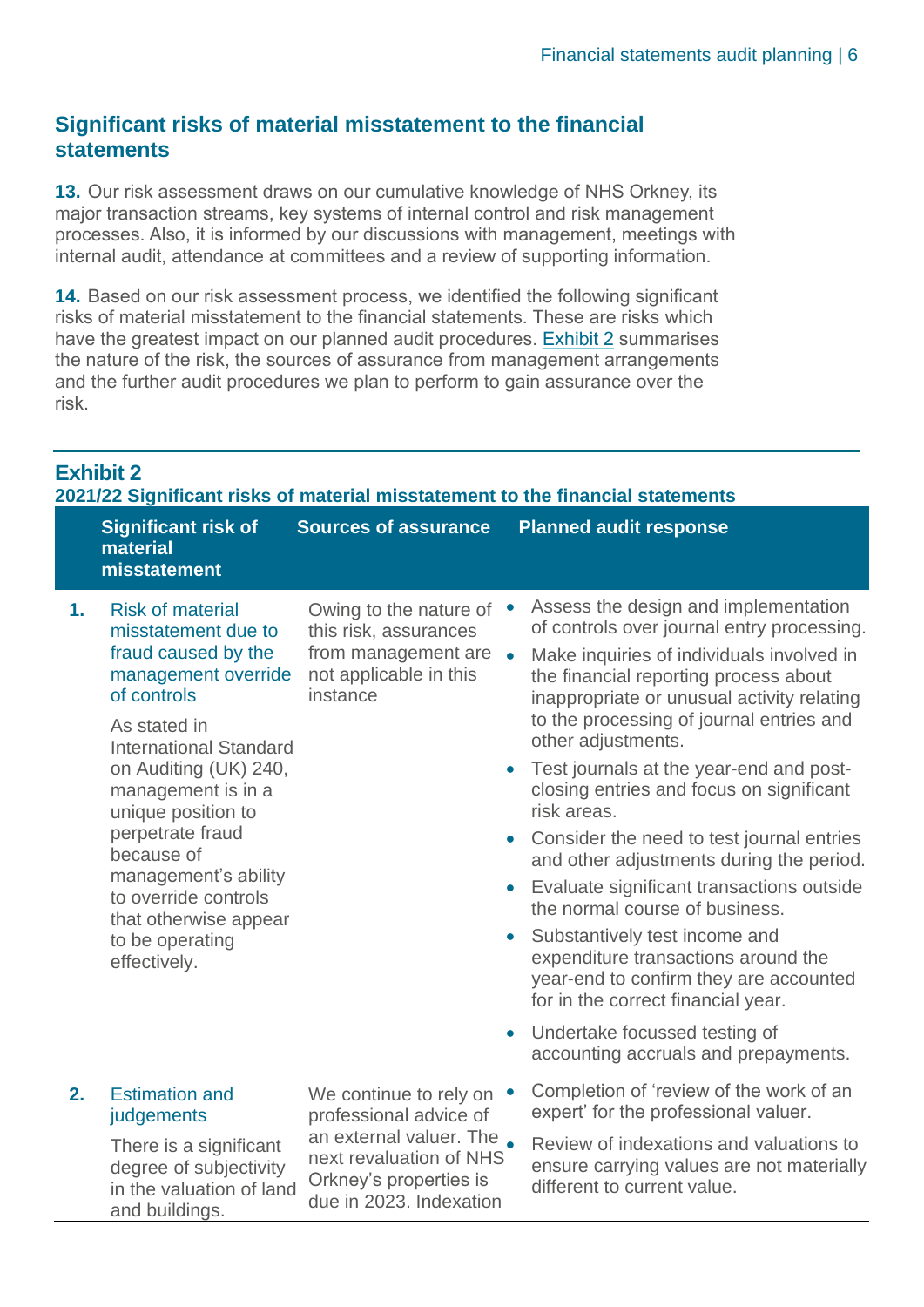| <b>Significant risk of</b><br>material<br>misstatement                                                                                                                     | <b>Sources of assurance</b>                              | <b>Planned audit response</b> |
|----------------------------------------------------------------------------------------------------------------------------------------------------------------------------|----------------------------------------------------------|-------------------------------|
| Valuations are based<br>on specialist<br>assumptions and<br>estimates, and<br>changes in these can<br>result in material<br>changes to valuations.                         | will be applied during<br>the financial year<br>2021/22. |                               |
| Values may also<br>change between full<br>valuations, it is<br>important that the<br>financial statements<br>accurately reflect the<br>value of the land and<br>buildings. |                                                          |                               |

#### Source: Audit Scotland

**15.** As set out in International Standard on Auditing (UK) 240*: The auditor's responsibilities relating to fraud in an audit of financial statement*, there is a presumed risk of fraud over the recognition of revenue. We have rebutted this risk as funding received from resource allocations from the Scottish Government, services commissioned by the IJB and revenue from other Boards is clearly communicated and can readily be agreed to third party confirmations. In addition, NHS Orkney's other income streams comprise of a high volume of low value transactions which are unlikely to result in a material manipulation of the financial statements.

**16.** In line with Practice Note 10: *Audit of financial statements and regularity of public sector bodies in the United Kingdom*, as most public-sector bodies are net spending bodies, the risk of material misstatement due to fraud related to expenditure recognition may in some cases be greater than the risk relating to revenue recognition. We have considered expenditure streams including payroll, IJB contributions and depreciation and consider that these items can be readily forecast based on a predictable pattern of expenditure. We have concluded that opportunity for fraudulent manipulation is deemed to be limited. NHS Orkney's other expenditure is made up of a high volume of low value items and therefore the risk of a material misstatement is deemed to be low.

**17.** We have not, therefore, incorporated specific work into our audit plan in these areas over and above our standard audit procedures.

#### **Other areas of audit focus**

**18.** As part of our assessment of audit risks, we have identified other areas where we consider there are also risks of material misstatement to the financial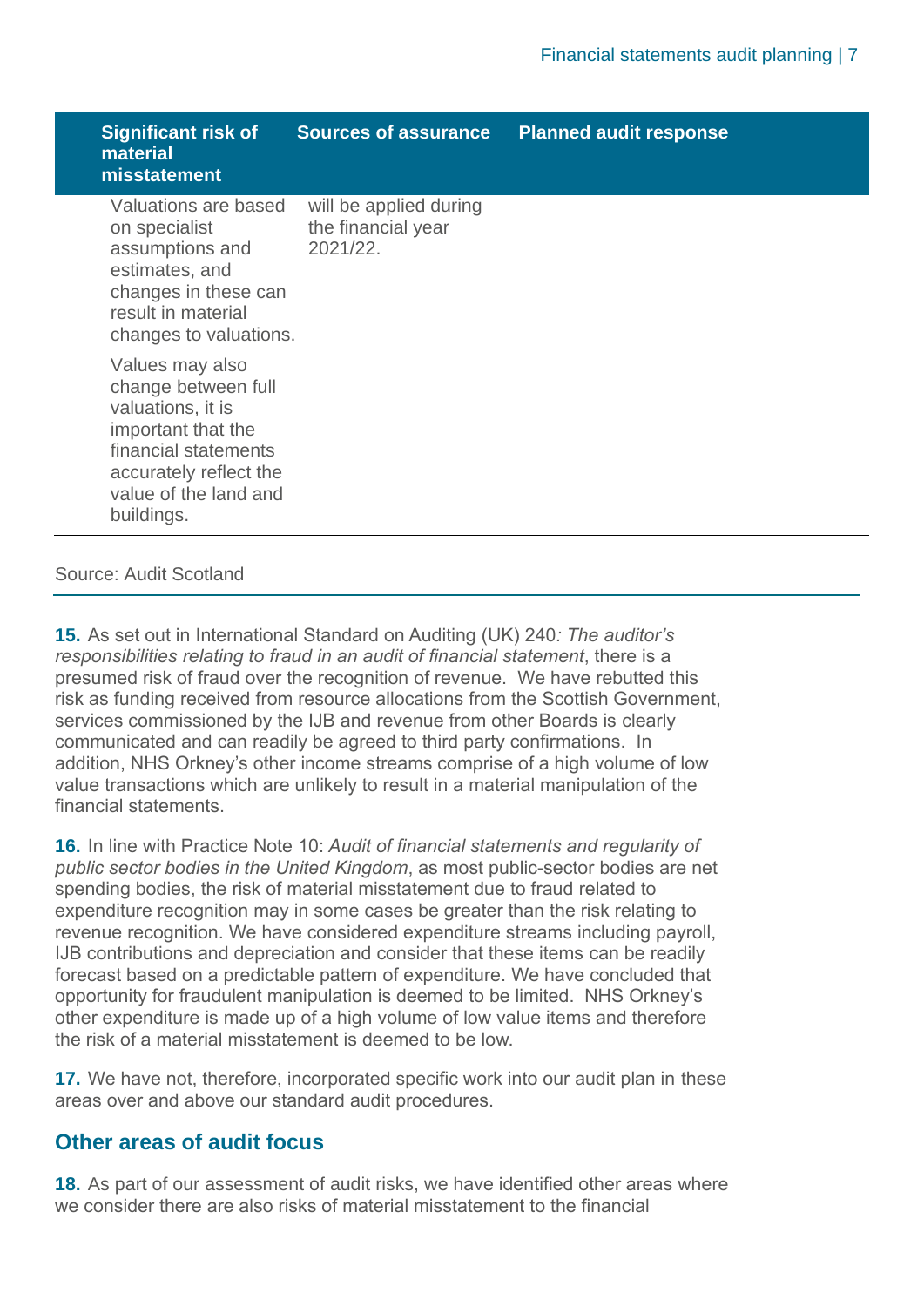statements. Based on our assessment of the likelihood and magnitude of the risk, we do not consider these to represent significant risks. We will keep these areas under review as our audit progresses. If our assessment of risk changes and we consider these risks to be significant, we will communicate this to management and those charged with governance and revise our planned audit approach accordingly.

**19.** The areas of specific audit focus are:

• Payments to primary care contractors. These are a material and complex account area with payments totalling around £10 million each year. There was a qualification in the service auditor report in 2020/21, however we worked with NHS Orkney to gain assurance over the reported figures in the financial statements. We will review the service auditor reports in 2021/22 and carry out testing to provide us with our required assurance.

#### **Group Consideration**

**20.** As group auditors, we are required under International Standard on Auditing (UK) 600: *Audits of group financial statements (including the work of component auditors)* to obtain sufficient appropriate audit evidence on which to base our audit opinion on the group financial statements.

**21.** NHS Orkney has a group which includes the Orkney IJB and the Endowment Fund. The audits of the financial information of some of the components are performed by other auditors. We plan to place reliance on the work of the component auditor of the Endowment Fund. We will obtain sufficient appropriate audit evidence in relation to the consolidation process and the financial information of the components on which to base our group audit opinion.

#### **Audit risk assessment process**

**22.** Audit risk assessment is an iterative and dynamic process. Our assessment of risks set out in this plan may change as more information and evidence becomes available during the progress of the audit. Where such changes occur, we will advise management and where relevant, report them to those charged with governance.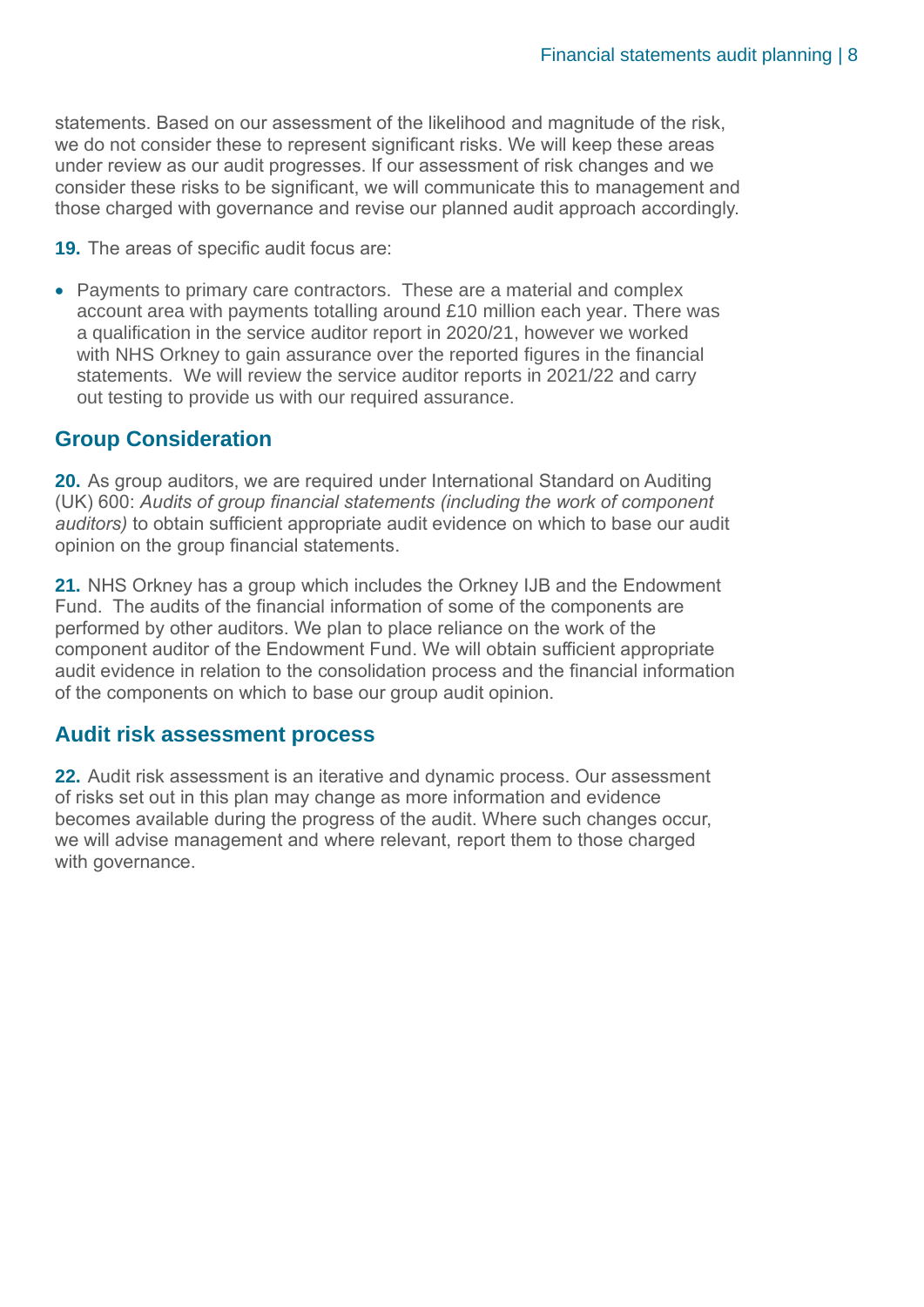# <span id="page-8-0"></span>**Audit dimensions and Best Value**

### **Introduction**

**23.** The [Code of Audit Practice](https://www.audit-scotland.gov.uk/uploads/docs/report/2016/code_audit_practice_16_0.pdf) sets out the four dimensions that frame the wider scope of public sector audit. The Code of Audit Practice requires auditors to consider the adequacy of the arrangements in place for the audit dimensions in audited bodies.

# **Audit dimensions**

**24.** The four dimensions that frame our audit work are shown in [Exhibit 3](#page-8-1).

<span id="page-8-1"></span>

#### Source: Code of Audit Practice

**25.** In summary, the four dimensions cover the following:

- **Financial management** financial management is concerned with financial capacity, sound budgetary processes and whether the control environment and internal controls are operating effectively.
- **Financial sustainability** as auditors, we consider the appropriateness of the use of the going concern basis of accounting as part of the annual audit. We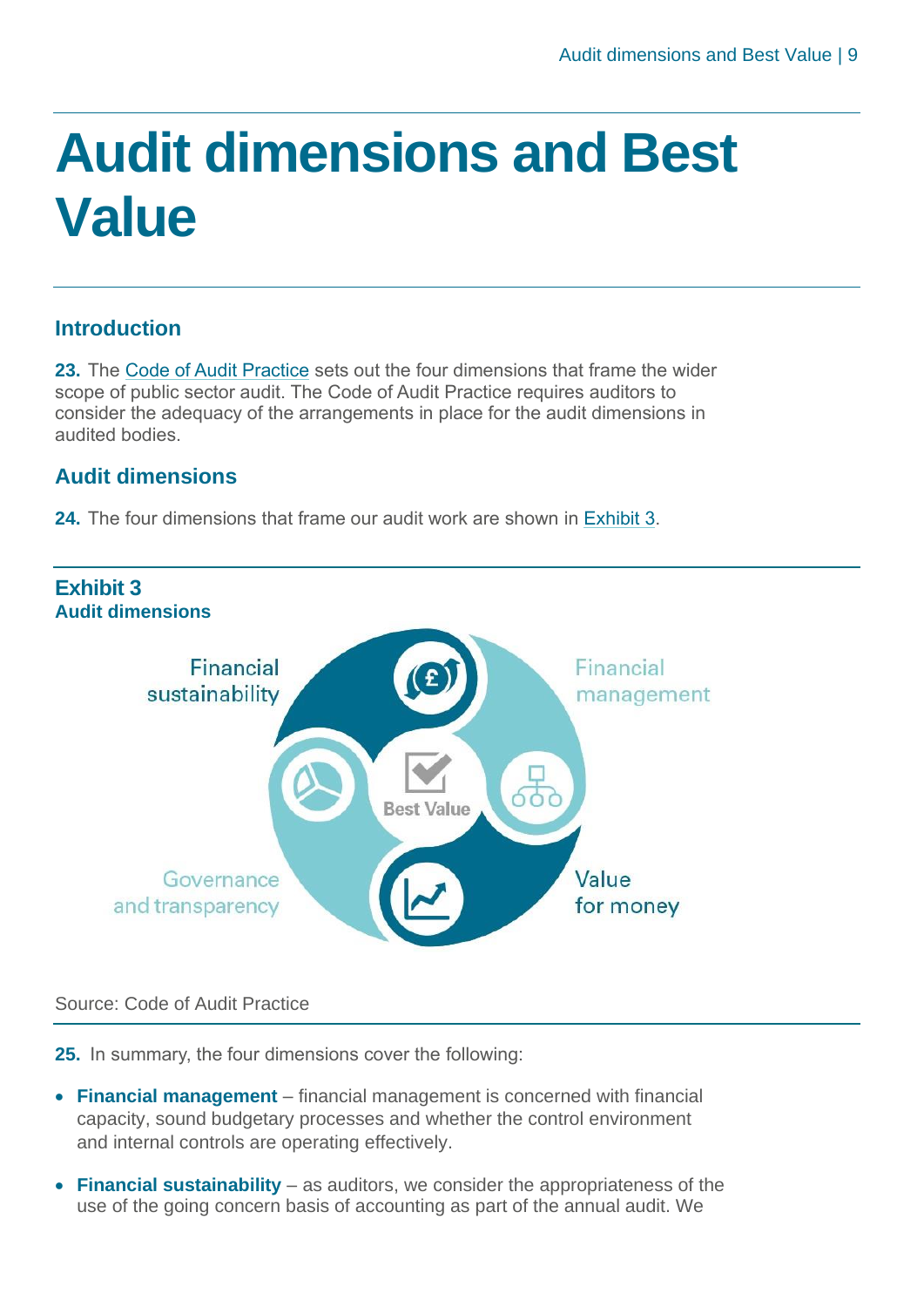will also comment on financial sustainability in the longer term. We define this as medium term (two to five years) and longer term (longer than five years).

- **Governance and transparency** governance and transparency is concerned with the effectiveness of scrutiny and governance arrangements, leadership, and decision-making and transparent reporting of financial and performance information.
- **Value for money** value for money refers to using resources effectively and continually improving services.

#### **Duty of Best Value**

**26.** [Ministerial Guidance to Accountable Officers](https://www.gov.scot/publications/best-value-public-services-guidance-accountable-officers/) for public bodies and the [Scottish Public Finance Manual](https://www.gov.scot/publications/scottish-public-finance-manual/background-and-applicability/background-and-applicability/) (SPFM) explain that accountable officers have a specific responsibility to ensure that arrangements have been made to secure Best Value. We will be carrying out a high-level review to confirm that such arrangements are in place within NHS Orkney.

#### **Audit dimension risks**

**27.** We have identified audit risks in the areas set out in [Exhibit 4](#page-9-0). This exhibit sets out the risks, sources of assurance from management arrangements and the further audit procedures we plan to perform to gain assurances over the risks.

#### <span id="page-9-0"></span>**Exhibit 4 2021/22 Audit dimension risks**

|    | <b>Description of risk</b>                                                                                                                                                                                                                                                                        | <b>Sources of assurance</b>                                                                                                                                                                                                                                                                                                       | <b>Planned audit response</b>                                                                                                                                                                                                                                                                                                                                                                                        |
|----|---------------------------------------------------------------------------------------------------------------------------------------------------------------------------------------------------------------------------------------------------------------------------------------------------|-----------------------------------------------------------------------------------------------------------------------------------------------------------------------------------------------------------------------------------------------------------------------------------------------------------------------------------|----------------------------------------------------------------------------------------------------------------------------------------------------------------------------------------------------------------------------------------------------------------------------------------------------------------------------------------------------------------------------------------------------------------------|
| 1. | <b>Financial Sustainability</b><br>NHS Orkney's provisional<br>medium term financial<br>plans identified a<br>cumulative savings gap of<br>£14.2 million over the<br>three year period to<br>2023/24. This included<br>£4.7 million relating to<br>2021/22 which the board<br>have been unable to | NHS Orkney has prepared <sup>®</sup><br>a 3-year financial recovery<br>plan which will be<br>approved by the Boards<br>on the 24 February 2022.<br>An initial draft of the plan<br>was submitted to the<br><b>Scottish Government</b><br>which had full commitment<br>from the Board and IJB<br>with Executive<br>accountability. | Monitor the board's financial<br>position as reported to the board /<br>relevant committees, including<br>progress against the Financial<br>Improvement Programme.<br>Review any assessment of the<br>board's future financial position<br>(including medium term financial<br>plan when available) and consider<br>whether appropriate arrangements<br>are in place to address the<br>underlying recurring deficit. |
|    | achieve. Funding is<br>currently expected to be<br>received to cover the<br>current year unachieved<br>savings, however this is<br>not expected to occur in<br>future years.<br>Risk - The Board cannot                                                                                           |                                                                                                                                                                                                                                                                                                                                   | • Attendance and observe at board<br>and relevant committee meetings.                                                                                                                                                                                                                                                                                                                                                |
|    | deliver services required                                                                                                                                                                                                                                                                         |                                                                                                                                                                                                                                                                                                                                   |                                                                                                                                                                                                                                                                                                                                                                                                                      |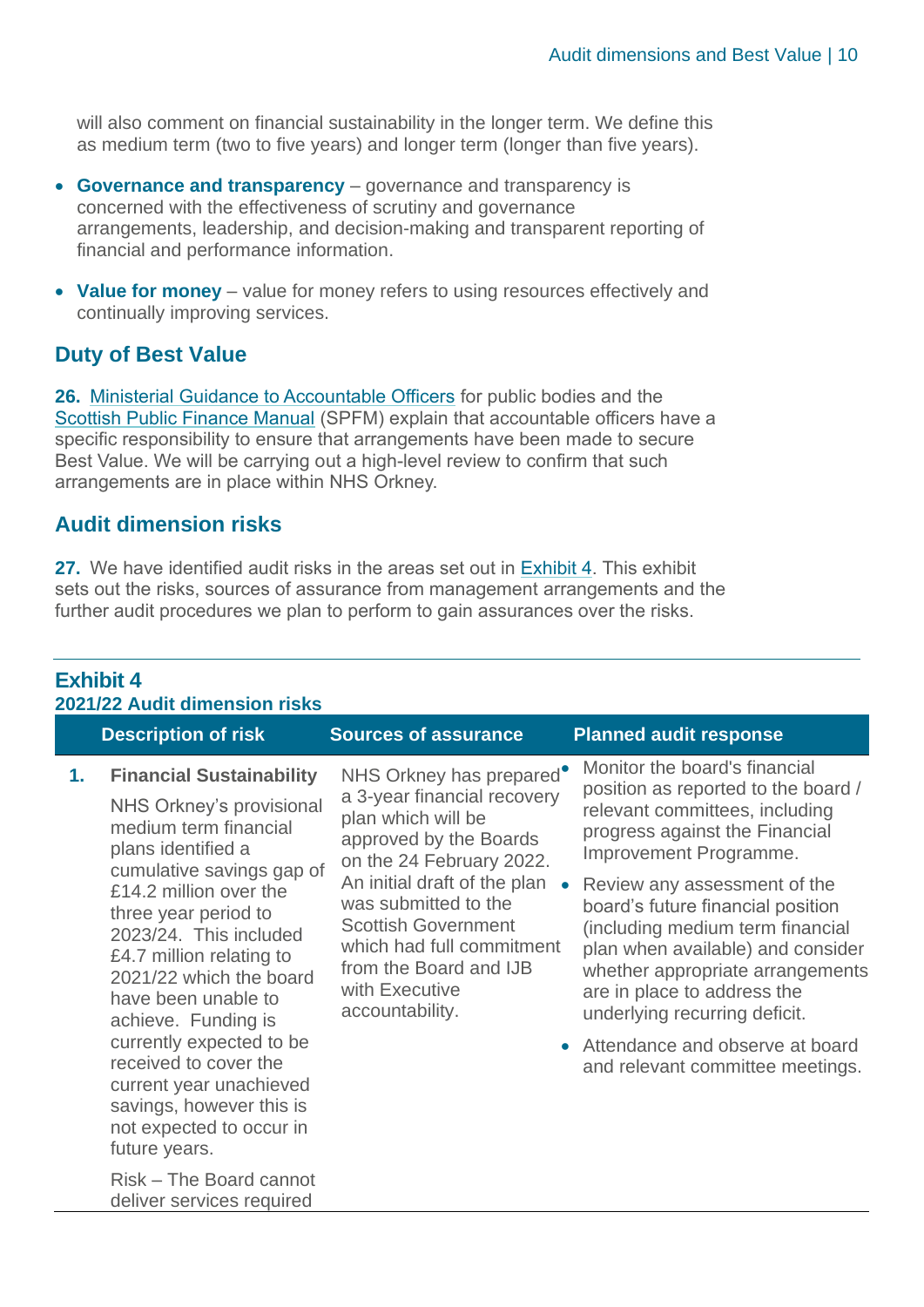over the medium term within the required budgets

#### Source: Audit Scotland

**28.** As part of our audit dimensions work, we will be carrying out a review of the risk of fraud in the procurement function of NHS Orkney. We will assess the arrangements for the prevention and detection of fraud and corruption in NHS Orkney's procurement arrangements as part of our audit work during 2021/22.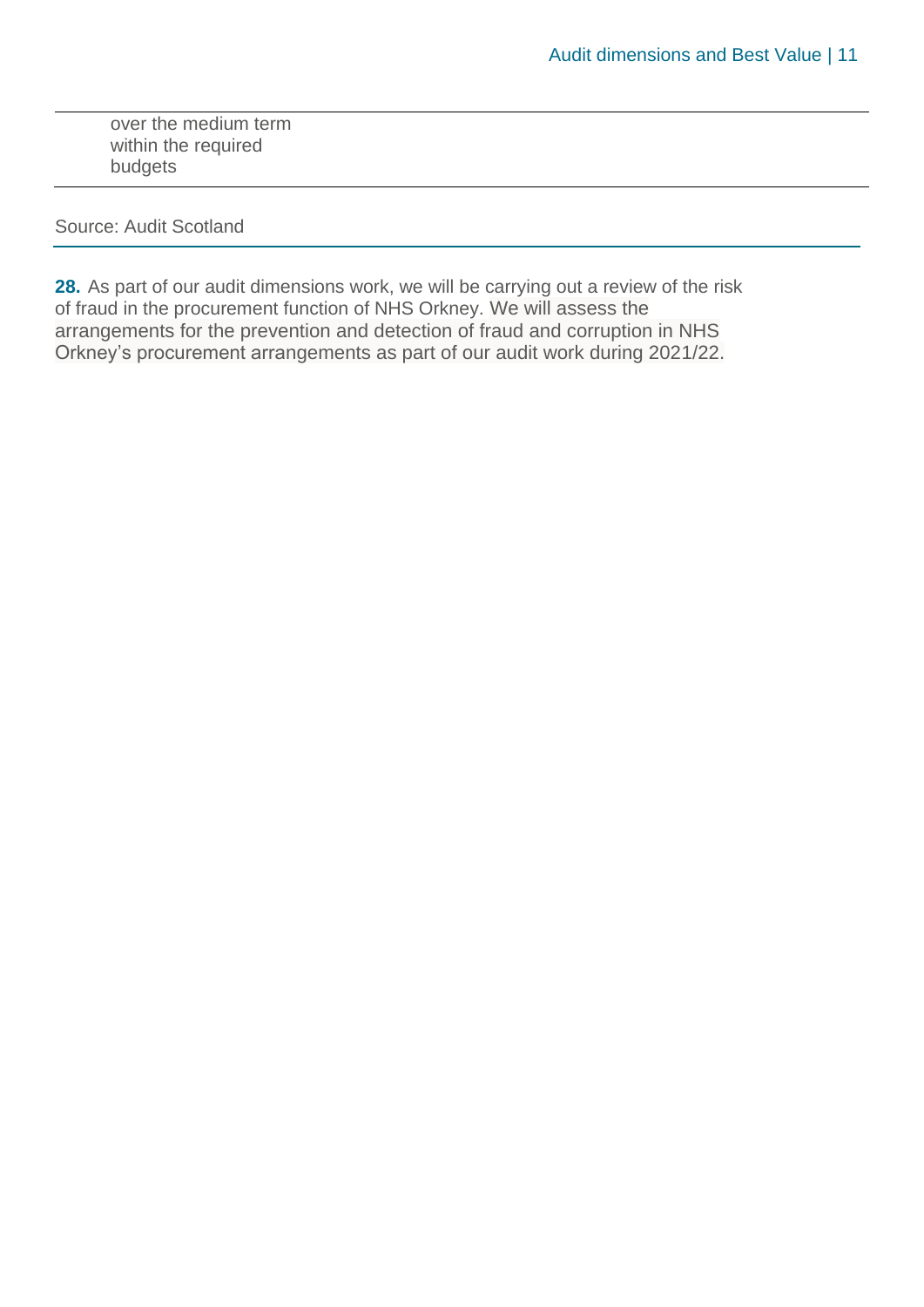# <span id="page-11-0"></span>**Reporting arrangements, timetable, and audit fee**

# **Reporting arrangements**

**29.** Audit reporting is the visible output for the annual audit. All Annual Audit Plans and the outputs, as detailed in [Exhibit 5](#page-11-1), and any other outputs on matters of public interest will be published on our website: [www.audit-scotland.gov.uk.](http://www.audit-scotland.gov.uk./)

**30.** Matters arising from our audit will be reported on a timely basis and will include agreed action plans. Draft management reports will be issued to the relevant officers to confirm factual accuracy.

**31.** We will provide an independent auditor's report to NHS Orkney and the Auditor General for Scotland setting out our opinions on the annual report and accounts. We will provide NHS Orkney and the Auditor General for Scotland with an annual report on the audit containing observations and recommendations on significant matters which have arisen during the audit.

**32.** [Exhibit 5](#page-11-1) outlines the target dates for our audit outputs, and we aim to issue the independent auditor's report by 30 June 2022. We acknowledge this will be challenging due to the ongoing pressures and uncertainties caused by Covid-19, and by undertaking the audit remotely.

<span id="page-11-1"></span>

| <b>Exhibit 5</b><br>2020/21 Audit outputs |                    |                                                |  |
|-------------------------------------------|--------------------|------------------------------------------------|--|
| <b>Audit Output</b>                       | <b>Target date</b> | <b>Audit and Risk</b><br><b>Committee Date</b> |  |
| <b>Annual Audit Plan</b>                  | 16 February 2022   | 1 March 2022                                   |  |
| <b>Independent Auditor's Report</b>       | 23 June 2022       | 23 June 2022                                   |  |
| <b>Annual Audit Report</b>                | 10 June 2022       | 23 June 2022                                   |  |
|                                           |                    |                                                |  |

#### Source: Audit Scotland

# **Timetable**

**33.** To support an efficient audit, it is critical that the timetable for producing the annual report and accounts for audit is achieved. We have included a proposed timetable for the audit at [Exhibit 6](#page-12-0) that has been discussed with management.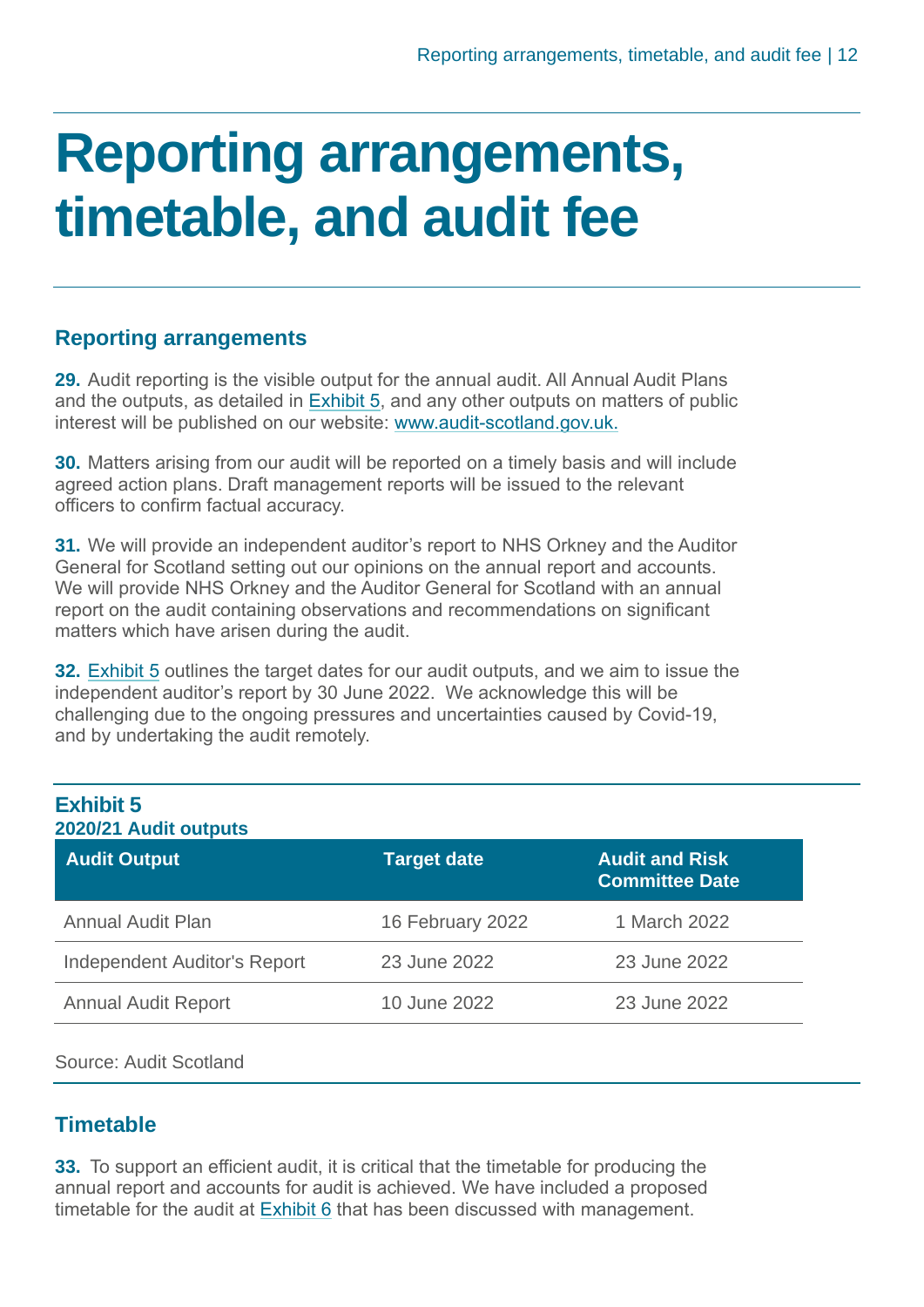**34.** Covid-19 has had a considerable impact on the conduct and timeliness of the audit. We recognise that it is in the best interests of public accountability to get the reporting of audited accounts back to pre-pandemic timelines. We are identifying ways to work more efficiently to expedite the 2021/22 audits whilst at the same time maintaining high standards of quality.

**35.** We will continue to work in close partnership with management with clarity over timescales and the requirement for high quality unaudited accounts and supporting working papers. Progress will be discussed with management and finance officers over the course of the audit.

# <span id="page-12-0"></span>**Exhibit 6**

#### **Proposed annual report and accounts timetable**

| <b>Key stage</b>                                                                                                            | <b>Fill Provisional Date</b> |
|-----------------------------------------------------------------------------------------------------------------------------|------------------------------|
| Latest submission date for the receipt of the unaudited annual<br>report and accounts with complete working papers package. | 9 May 2022                   |
| Latest date for final clearance meeting with the Director of<br>Finance (or equivalent)                                     | 2 June 2022                  |
| Consideration of the unaudited annual report and accounts by<br>those charged with governance                               | 31 May 2022                  |
| Issue of Letter of Representation and proposed Independent<br><b>Auditor's Report</b>                                       | 10 June 2022                 |
| Agreement of audited and unsigned annual report and accounts                                                                | 23 June 2022                 |
| Issue of Annual Audit Report to those charged with governance.                                                              | 23 June 2022                 |
| Signed Independent Auditor's Report                                                                                         | 23 June 2022                 |
|                                                                                                                             |                              |

#### Source: Audit Scotland

### **Audit fee**

**36.** The proposed audit fee for the 2021/22 audit of NHS Orkney is £75,080 (2020/21: £73,630). In determining the audit fee, we have taken account of the risk exposure of NHS Orkney, the planned management assurances in place and the level of reliance we plan to take from the work of internal audit.

**37.** Where our audit cannot proceed as planned through, for example, late receipt of unaudited annual report and accounts, the absence of adequate supporting working papers or being unable to take planned reliance from the work of internal audit, a supplementary fee may be levied. An additional fee may also be required in relation to any work or other significant exercises out with our planned audit activity.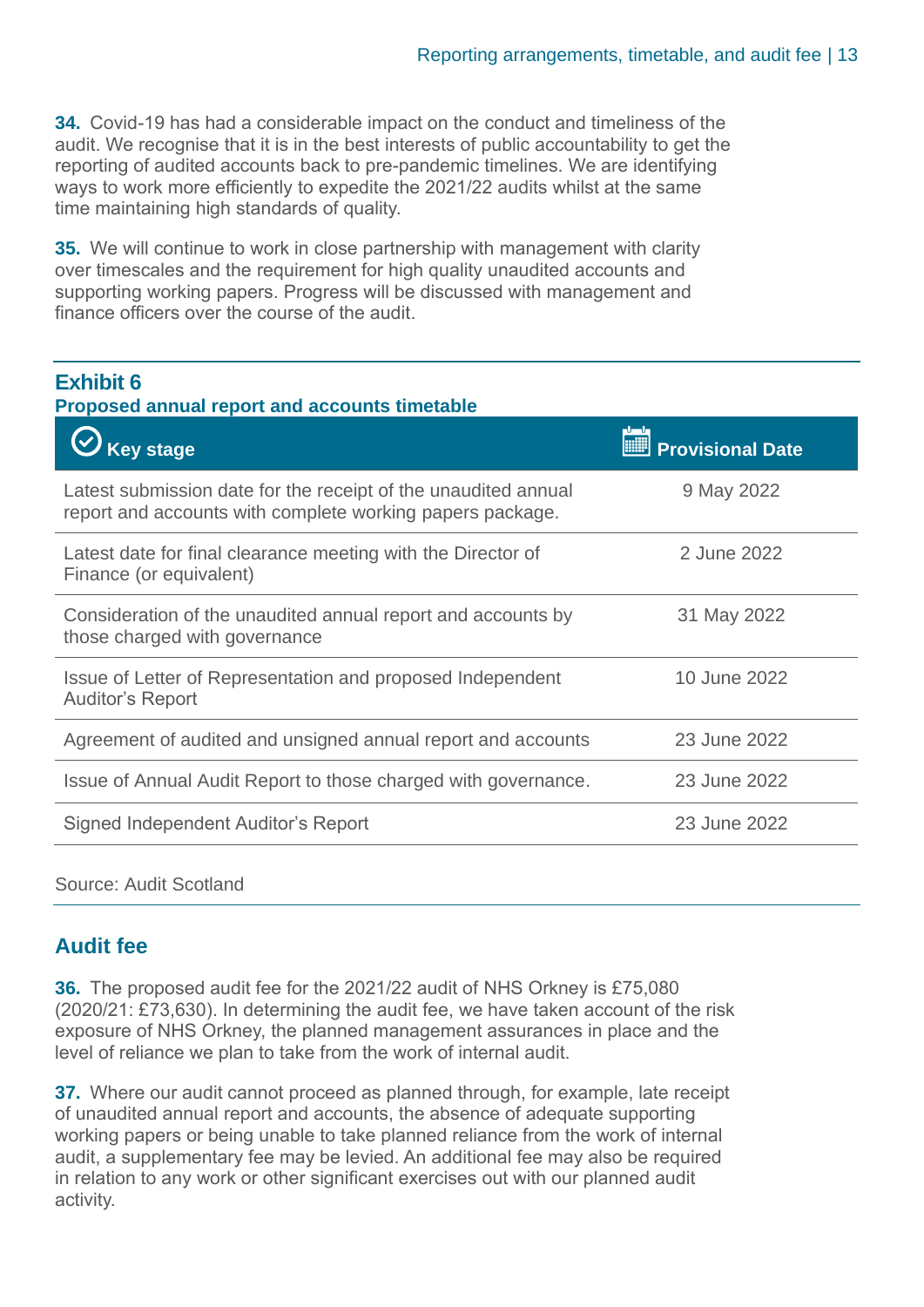# <span id="page-13-0"></span>**Other matters**

# **Internal audit**

**38.** International standards on Auditing (UK) 610: *Considering the work of internal audit r*equires us to:

- consider the activities of internal audit and their effect on external audit procedures;
- obtain an understanding of internal audit activities to inform our planning and develop an effective audit approach that avoids duplication of effort;
- perform a preliminary assessment of the internal audit function when there is scope for relying on internal audit work which is relevant to our financial statements' responsibilities; and
- evaluate and test the work of internal audit, where use is made of that work for our financial statements responsibilities to confirm its adequacy for our purposes.

**39.** From our initial review of the internal audit plans, we do not plan to place formal reliance on internal audit's work for our financial statements' responsibilities.

### **Independence and objectivity**

**40.** Auditors appointed by the Auditor General for Scotland or Accounts Commission must comply with the [Code of Audit Practice](https://www.audit-scotland.gov.uk/uploads/docs/report/2016/code_audit_practice_16_0.pdf) and relevant supporting guidance. When auditing the financial statements, auditors must also comply with professional standards issued by the Financial Reporting Council and those of the professional accountancy bodies. These standards impose stringent rules to ensure the independence and objectivity of auditors. Audit Scotland has robust arrangements in place to ensure compliance with these standards including an annual *'fit and proper*' declaration for all members of staff. The arrangements are overseen by the Director of Audit Services, who serves as Audit Scotland's Ethics **Partner** 

**41.** The engagement lead (i.e. appointed auditor) for NHS Orkney is Gillian Woolman, Audit Director. Auditing and ethical standards require the appointed auditor to communicate any relationships that may affect the independence and objectivity of audit staff. We are not aware of any such relationships pertaining to the audit of NHS Orkney.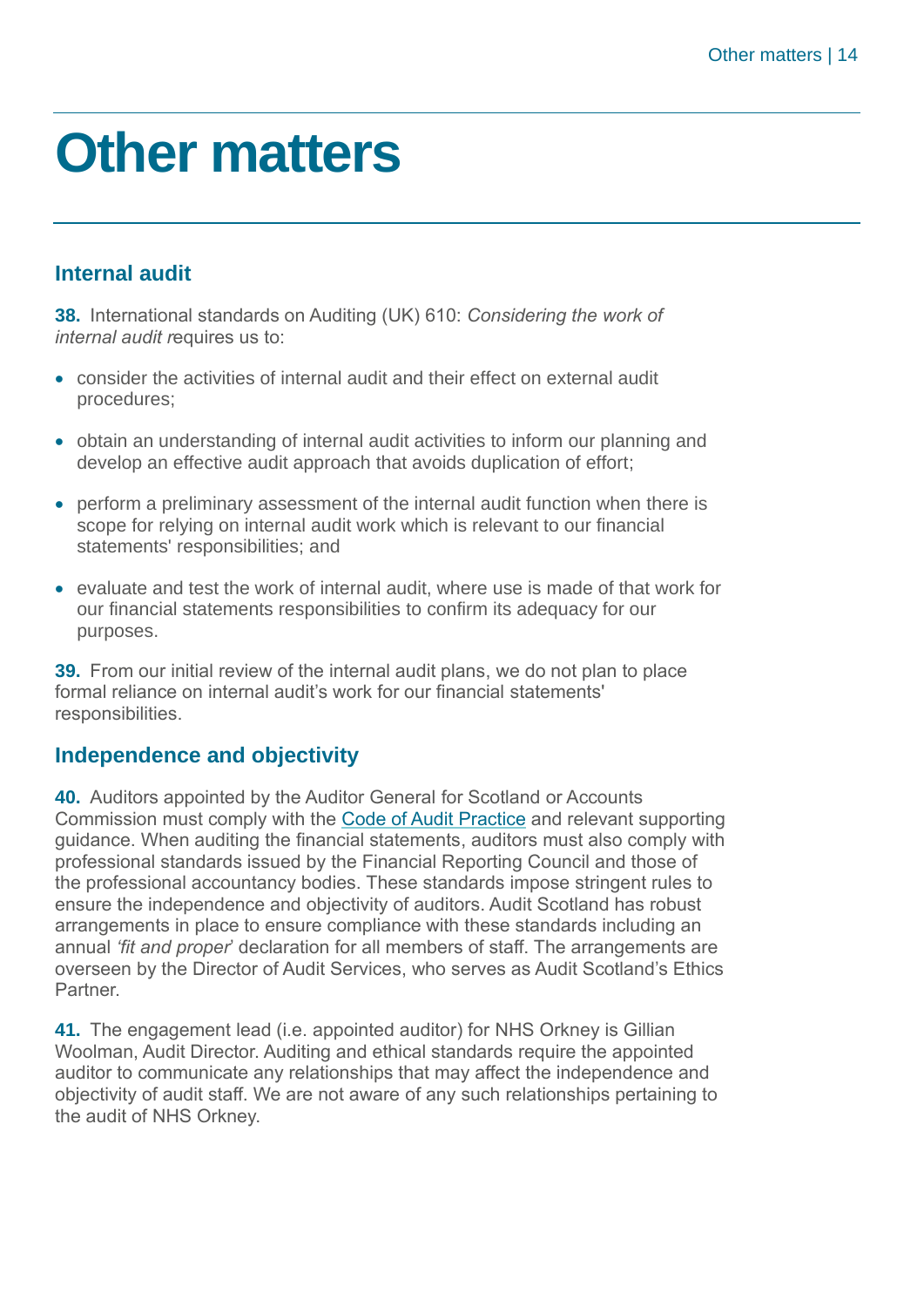### **Quality control**

**42.** International Standard on Quality Control (UK) 1 (ISQC1) requires a system of quality control to be established, as part of financial audit procedures, to provide reasonable assurance that professional standards and regulatory and legal requirements are being complied with and that the independent auditor's report or opinion is appropriate in the circumstances.

**43.** The foundation of our quality framework is our Audit Guide, which incorporates the application of professional auditing, quality and ethical standards and the Code of Audit Practice (and supporting guidance) issued by Audit Scotland and approved by the Auditor General for Scotland. To ensure that we achieve the required quality standards, Audit Scotland conducts peer reviews and internal quality reviews. Additionally, the Institute of Chartered Accountants of Scotland (ICAS) have been commissioned to carry out external quality reviews.

**44.** As part of our commitment to quality and continuous improvement, Audit Scotland will periodically seek your views on the quality of our service provision. We welcome feedback at any time, and this may be directed to the engagement lead.